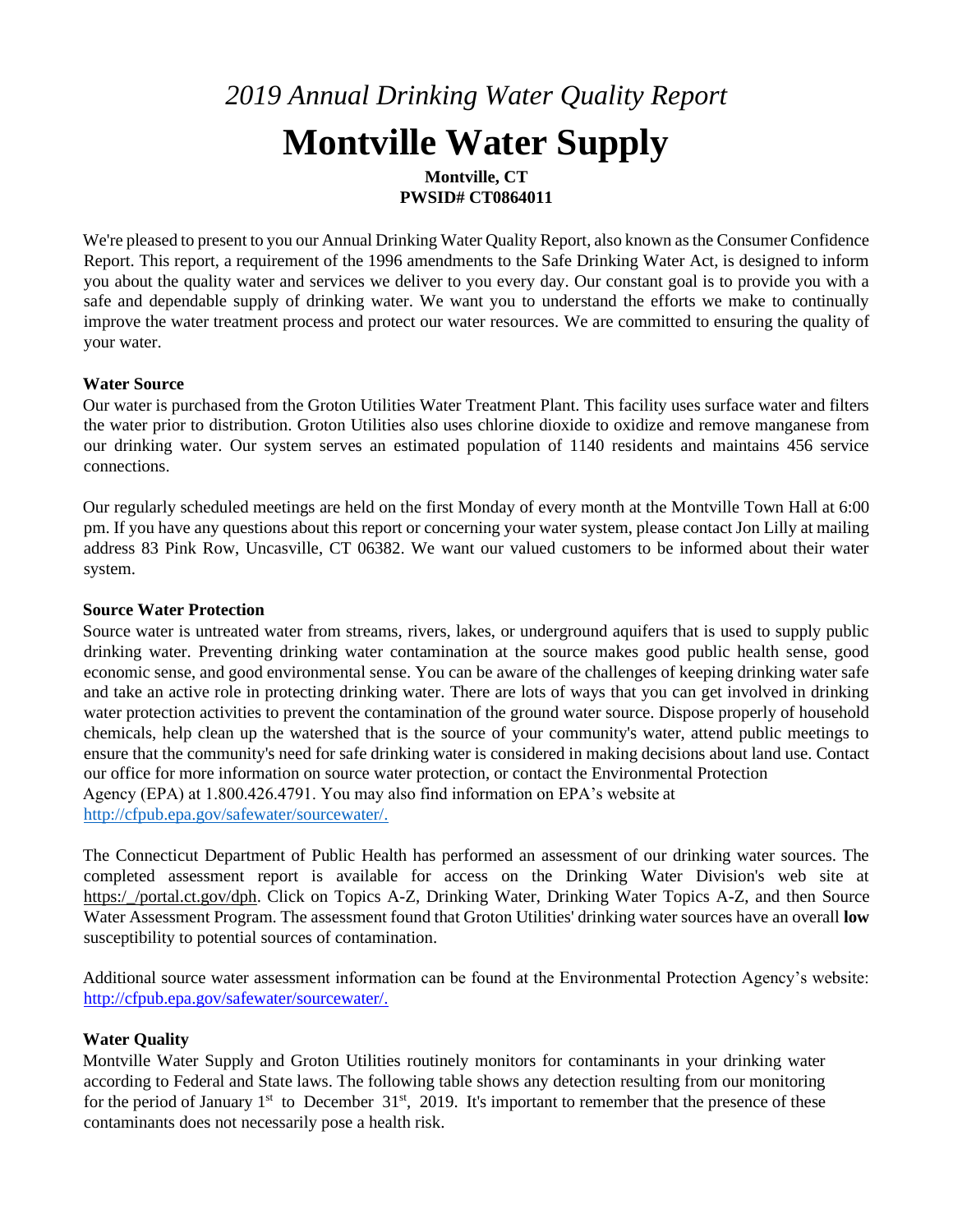The sources of drinking water include rivers, lakes, ponds and wells. As water travels over the surface of the land or through the ground, it dissolves naturally occurring minerals and radioactive material and can pick up substances resulting from human or animal activity. All sources of drinking water are subject to potential contamination by substances that are naturally occurring, or manmade. Contaminants that may be present in source water include:

**Microbial contaminants**, such as viruses and bacteria, may come from sewage treatment plants, septic systems, agricultural livestock operations, and wildlife.

**Inorganic contaminants**, such as salts and metals, can be naturally occurring or result from urban storm water runoff, industrial or domestic wastewater discharges, oil and gas production, mining, or farming.

**Pesticides and herbicides** may come from a variety of sources such as agriculture, urban storm water runoff, and residential uses.

**Organic chemical contaminants**, including synthetic and volatile organic chemicals, are by-products of industrial processes and petroleum production, and can also come from gas stations, urban storm water runoff, and septic systems. **Radioactive contaminants** can be naturally-occurring or be the result of oil and gas production and mining activities.

In order to ensure that tap water is safe to drink, U.S. Environmental Protection Agency (EPA) prescribes regulations which limit the amount of certain contaminants in water provided by public water systems. U.S. Food and Drug Administration (FDA) regulations establish limits for contaminants in bottled water which must provide the same protection for public health.

The table below lists all of the drinking water contaminants that were detected throughout water quality monitoring and testing. The presence of contaminants in the water does not necessarily indicate that the water poses a health risk.

| <b>TEST RESULTS</b><br>Unless otherwise noted, testing was done in 2019                                                                                                         |                         |                                     |                                                    |                      |                     |                                                                                                   |  |  |
|---------------------------------------------------------------------------------------------------------------------------------------------------------------------------------|-------------------------|-------------------------------------|----------------------------------------------------|----------------------|---------------------|---------------------------------------------------------------------------------------------------|--|--|
| Contaminant                                                                                                                                                                     | <b>Violation</b><br>Y/N | Level<br><b>Detected</b>            | Unit<br><b>Measurement</b>                         | <b>MCLG</b>          | <b>MCL</b>          | <b>Likely Source of Contamination</b>                                                             |  |  |
| <b>Microbiological Contaminants</b>                                                                                                                                             |                         |                                     |                                                    |                      |                     |                                                                                                   |  |  |
| <b>Total Coliform Bacteria</b><br>(2019)                                                                                                                                        | N                       | <b>Absent</b>                       | <b>Highest monthly</b><br># of positive<br>samples | Absent               | 1 positive          | Naturally present in the environment                                                              |  |  |
| Turbidity<br>(2/19/2019)                                                                                                                                                        | N                       | 0.65                                | ntu                                                | n/a                  | <b>TT</b>           | Soil runoff                                                                                       |  |  |
| <b>Inorganic Contaminants</b>                                                                                                                                                   |                         |                                     |                                                    |                      |                     |                                                                                                   |  |  |
| Copper*<br>(11/20/19)                                                                                                                                                           | N                       | 0.068                               | ppm                                                | 1.3                  | $AL = 1.3$          | Corrosion of household plumbing systems                                                           |  |  |
| Lead*<br>(11/20/19)                                                                                                                                                             | N                       | 7.5                                 | ppb                                                | $\overline{0}$       | $AL = 15$           | Corrosion of household plumbing systems                                                           |  |  |
| Nitrate [as Nitrogen]<br>(2019)                                                                                                                                                 | N                       | 0.16                                | ppm                                                | 10                   | 10                  | Runoff from fertilizer use; leaching from<br>septic tanks, sewage; erosion of natural<br>deposits |  |  |
| $*$ = Reported results are the 90 <sup>th</sup> percentile value (the value that 90% of all samples are less than). Of the ten samples collected for Lead, we had               |                         |                                     |                                                    |                      |                     |                                                                                                   |  |  |
| only one sample that detected Lead, which was found to be 1.3ppb. All samples for Lead and Copper were below their respective action levels.<br><b>Disinfection By-Products</b> |                         |                                     |                                                    |                      |                     |                                                                                                   |  |  |
| Chlorine Residual<br>(2019)                                                                                                                                                     | N                       | <b>RAA: 1.00</b><br>$(0.51 - 1.37)$ | ppm                                                | <b>MRDLG</b><br>$=4$ | <b>MRDL</b><br>$=4$ | Water additive used to control microbes                                                           |  |  |
| HAA5<br>[Total Haloacetic<br>Acids] (2019)                                                                                                                                      | N                       | RAA:27.80<br>$(23.0 - 47.0)$        | ppb                                                | $\overline{0}$       | 60                  | By-product of drinking water chlorination                                                         |  |  |
| <b>TTHM</b><br>[Total Trihalomethanes]<br>(2019)                                                                                                                                | N                       | RAA: 63.30<br>$(51.1-93.6)$         | ppb                                                | $\overline{0}$       | 80                  | By-product of drinking water chlorination                                                         |  |  |

**Note:** The state allows us to monitor for some contaminants less than once per year because the concentrations of these contaminants do not change frequently. Not all contaminants are tested for every year due to monitoring waivers and therefore we must use the most recent round of sampling. Some of our data is more than one year old, however, is limited to no older than 5 years.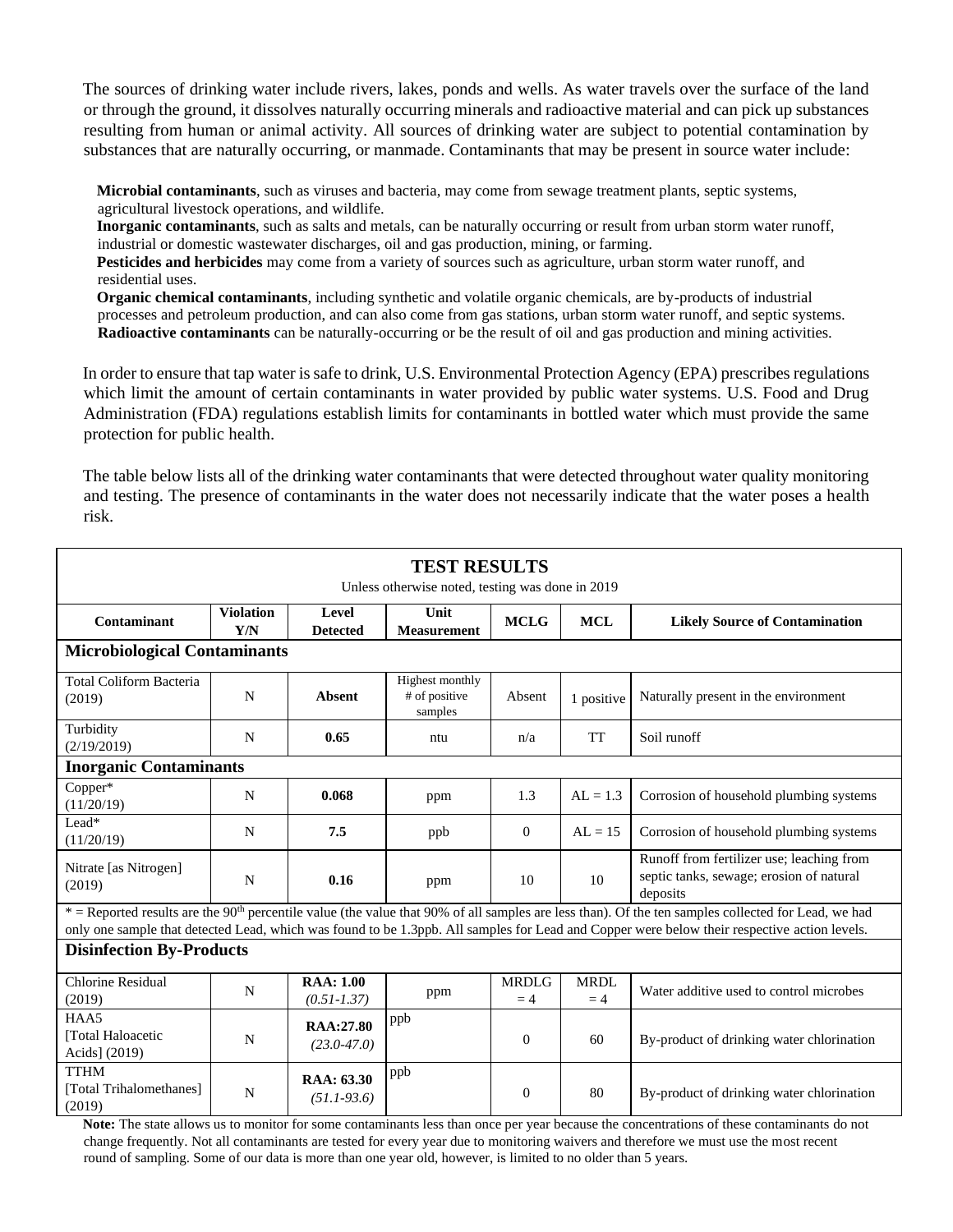#### **Units:**

*Parts per million* (ppm) *or Milligrams per liter (mg/l)* - one part per million corresponds to one minute in two years or a single penny in \$10,000.

*Parts per billion* **(ppb)** *or Micrograms per liter* - one part per billion corresponds to one minute in 2,000 years, or a single penny in \$10,000,000.

*Picocuries per liter* **(pCi/L)** - picocuries per liter is a measure of the radioactivity in water.

 $Microsoft$ *Micrograms per Liter* ( $\mu$ g/1) – a measure of radioactivity in water.

*Millirems per year* **(mrem/year)** – a measure of radiation absorbed by the water.

*Nephelometric Turbidity Unit* **(NTU)** - nephelometric turbidity unit is a measure of the clarity of water. Turbidity in excess of 5 NTU is just noticeable to the average person.

#### **Definitions:**

*Action Level* **(AL)** - the concentration of a contaminant which, if exceeded, triggers treatment or other requirements which a water system must follow.

*Treatment Technique* **(TT)** - A treatment technique is a required process intended to reduce the level of a contaminant in drinking water. *Million Fibers per Liter* **(MFL)** - million fibers per liter is a measure of the presence of asbestos fibers that are longer than 10 micrometers. *Maximum Contaminant Level* **(MCL)** - The MCL is the highest level of a contaminant that is allowed in drinking water. MCLs are set as close to the MCLGs as feasible using the best available treatment technology.

*Maximum Contaminant Level Goal* **(MCLG)** - The MCLG is the level of a contaminant in drinking water below which there is no known or expected risk to health. MCLGs allow for a margin of safety.

*Drinking Water Equivalent Level* **(DWEL)** *–* A lifetime exposure concentration protective of adverse, non-cancer health effects, that assumes all of the exposure to a contaminant is from a drinking water source.

*Maximum Residual Disinfectant Level* **(MRDL)** - The highest level of a disinfectant allowed in drinking water. There is convincing evidence that addition of a disinfectant is necessary for control of microbial contaminants.

*Maximum Residual Disinfectant Level Goal* **(MRDLG)** - The level of a drinking water disinfectant below which there is no known or expected risk to health. MRDLGs do not reflect the benefits of the use of disinfectants to control microbial contaminants.

*Running Annual Average* **(RAA) -** The average of all monthly or quarterly samples for the last year at all sample locations. *Non Detect* **(ND)** - The contaminant was not detected.

*Not Applicable, Not Established* **(N/A)** 

#### **IMPORTANT INFORMATION**

*Lead - Major Sources in Drinking Water: Corrosion of household plumbing systems; erosion of natural deposits. Health Effects Statement: Infants and children who drink water containing lead in excess of the action level could experience delays in their physical or mental development. Children could show slight deficits in attention span and learning abilities. Adults who drink this water over many years could develop kidney problems or high blood pressure.* 

#### *Copper - Major Sources in Drinking Water: Corrosion of household plumbing systems; erosion of natural deposits; leaching from wood preservatives.*

*Health Effects Statement: Copper is an essential nutrient, but some people who drink water containing copper in excess of the action level over a relatively short amount of time could experience gastrointestinal distress. Some people who drink water containing copper in excess of the action level over many years could, suffer liver or kidney damage. People with Wilson's Disease should consult their personal doctor.* 

*Fluoride: Fluoride levels must be maintained between 1-2 ppm, for those water systems that fluoridate the water.* 

*Lead/Copper: Action levels are measured at consumer's tap. 90% of the tests must be equal to or below the action level; therefore, the listed results above have been calculated and are listed as the 90th percentile.* 

*Sodium: The reason for this notification is so that consumers on low or restricted sodium diets may take into account their sodium intake from the drinking water. If you have been placed on a sodium restricted diet, please inform your physician that your water contained approximately 28 mg/L of sodium as a result of testing completed in 2018.* 

*Total Coliform Bacteria - Reported as the highest monthly number of positive samples, for water systems that take < 40 samples per month. Coliforms are bacteria which are naturally present in the environment and are used as an indicator that other, potentially-harmful bacteria may be present. Our tests have all been negative.* 

*TTHM/HAA5: Total Trihalomethanes (TTHM) and Haloacetic Acids (HAA5) are formed as a by-product of drinking water chlorination. This chemical reaction occurs when chlorine combines with naturally occurring organic matter in water. Turbidity: Turbidity has no health effects. However, turbidity can interfere with disinfection and provide a medium for microbial growth. Turbidity may indicate the presence of disease-causing organisms. These organisms include bacteria, viruses, and parasites that can cause symptoms such as nausea, cramps, diarrhea, and associated headaches.*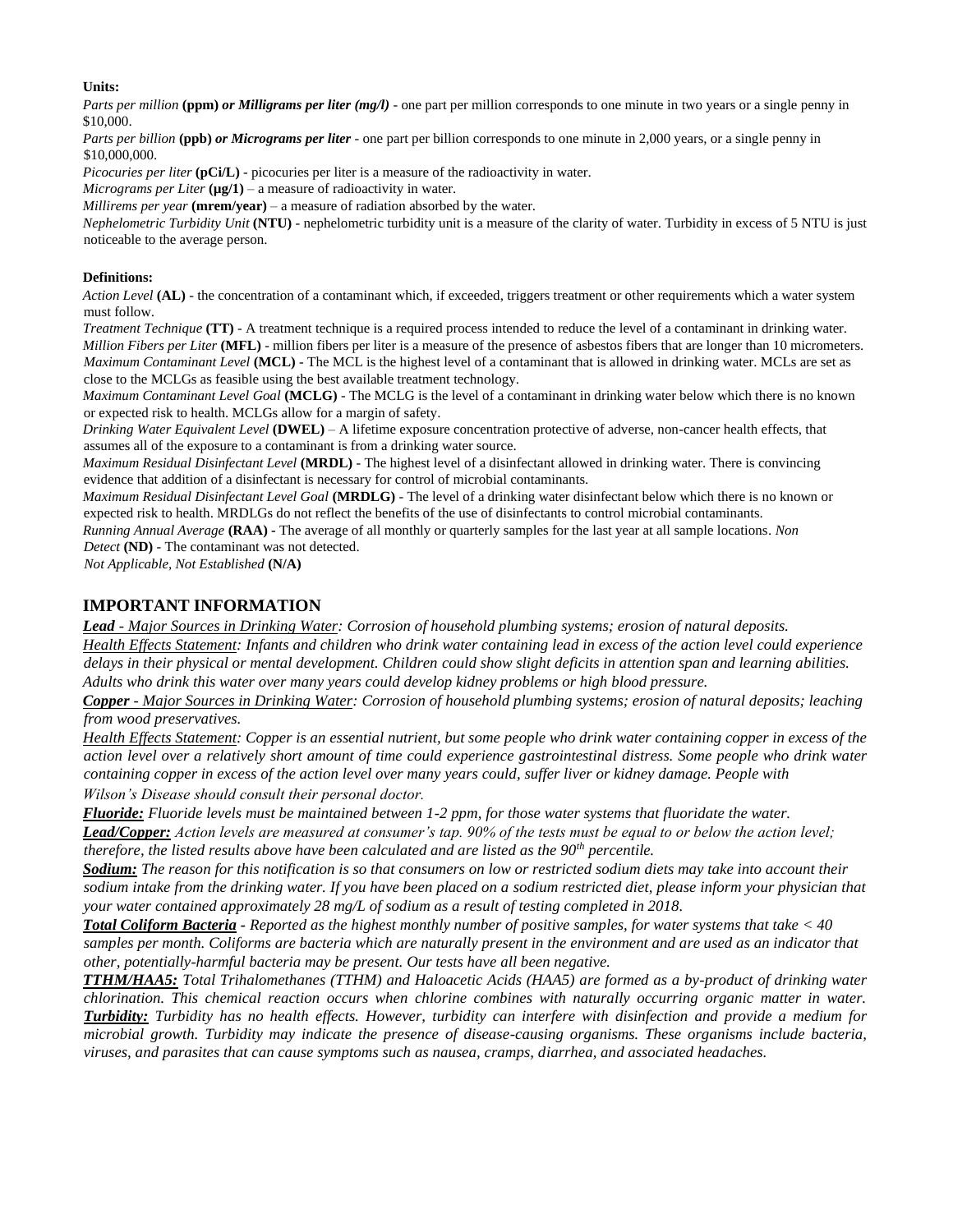## **IMPORTANT INFORMATION**

Since our system chlorinates its water, we are required to report our annual average for chlorine residual. **Chlorine residual** was found to be **1.00 ppm**, with a range of 0.51 ppm to 1.37 ppm.

The Groton Utilities (water supplier) detected a range of sodium from 27-30mg/L. Because we exceeded the 28 mg/L threshold. To Our Water Customers: If you have been placed on a sodium-restricted diet, please inform your physician that our water contains 30 mg/L of sodium.

### **GROTON UTILITIES VIOLATION JUNE 2019**

On June 18, 2019 the on-line turbidimeter for filter #6 at the Groton Utilities Water Treatment Plant ceased to read accurately due to a problem with the turbidimeter. The filter remained in operation, but the problem with the meter was not detected until June 19, 2019, at which time it was corrected. The on-line turbidimeter for the Combined Filter Effluent (that is, the measurement of the filtered water from all filters which were in operation at that time) operated normally during that whole time and did not show any deviation or exceedance in turbidity during that time, and showed that the combined filter effluent turbidities met drinking water standards. Nonetheless, Groton Utilities is required to continuously monitor turbidity from all filters in operation, and on June 18-19, 2019, they failed to do so for filter #6. Groton Utilities received a Notification of Violation from CT DPH for failure to continuously monitor the turbidity of #6 filter effluent and, as required, we are notifying you of that violation as per our responsibility to you, our valued customers. Just to be clear, this **was not** a violation that was given to Montville Water Supply. If you have any questions or concerns about this incident please feel free to contact Jon Lilly mailing address 83 Pink Row, Uncasville, CT 06382.

## **GROTON UTILITIES WATER QUALITY DATA**

The two tables below are the Water Quality Data provided by our water supplier, Groton Utilities, for the year 2019:

|                         | Groton Utilities 2019 Annual Water Quality Data for Consecutive Water Systems |
|-------------------------|-------------------------------------------------------------------------------|
| Requilated Contaminants |                                                                               |

| $\cdots \wedge \cdots$ |            |                      |             |            |                 |                               |                  |
|------------------------|------------|----------------------|-------------|------------|-----------------|-------------------------------|------------------|
| Parameter              | Units      | <b>MCL</b>           | <b>MCGL</b> | Highest    | Range           | Major source                  | Meets            |
|                        |            |                      |             | Detected   |                 |                               | <b>Standards</b> |
|                        |            |                      |             | Level      |                 |                               |                  |
| Barium                 | ppm        | $\overline{c}$       | 2           | 0.009      |                 | Discharge of drilling         | <b>YES</b>       |
|                        |            |                      |             |            |                 | wastes, discharge from        |                  |
|                        |            |                      |             |            |                 | metal refineries, erosion of  |                  |
|                        |            |                      |             |            |                 | natural deposits.             |                  |
| Chloride               | ppm        | 250                  | N/A         | 44         | 17-44           | Stormwater runoff             | <b>YES</b>       |
|                        |            |                      |             |            |                 | containing road salt, erosion |                  |
|                        |            |                      |             |            |                 | of natural deposits.          |                  |
| Fluoride               | ppm        | $\overline{4}$       | 4           | 0.94       | $0.23 - 0.94$   | Erosion of natural deposits,  | <b>YES</b>       |
|                        |            |                      |             |            |                 | water additive which          |                  |
|                        |            |                      |             |            |                 | promotes strong teeth.        |                  |
| Nitrate                | ppm        | 10                   | 10          | 0.16       | $0.02 - 0.16$   | Runoff from fertilizer use.   | <b>YES</b>       |
|                        |            |                      |             |            |                 | leachate from septic tanks,   |                  |
|                        |            |                      |             |            |                 | sewage, erosion of natural    |                  |
|                        |            |                      |             |            |                 | deposits.                     |                  |
| Parameter              | Units      | <b>TT</b>            | $\sf MCGL$  | Lowest     | Range           | <b>Major Source</b>           | <b>Meets</b>     |
|                        |            |                      |             | <b>RAA</b> |                 |                               | <b>Standards</b> |
| Total                  | N/A        | Removal ratio        | N/A         | 1.6        | $1.4 - 1.9$     | Naturally present in the      | <b>YES</b>       |
| Organic                |            | must be $>=1.00$     |             |            |                 | environment.                  |                  |
| Carbon                 |            |                      |             |            |                 |                               |                  |
| Parameter              | Units      | <b>TT</b>            | <b>MCGL</b> | Highest    | Lowest % of     | <b>Major Source</b>           | <b>Meets</b>     |
|                        |            |                      |             | Detected   | samples meeting |                               | <b>Standards</b> |
|                        |            |                      |             | Level      | Limit           |                               |                  |
| Turbidity              | <b>NTU</b> | 95% of monthly       | N/A         | 0.36       | 99%             | Soil Runoff.                  | <b>YES</b>       |
|                        |            | samples must be      |             |            |                 |                               |                  |
|                        |            | $\epsilon = 0.3$ NTU |             |            |                 |                               |                  |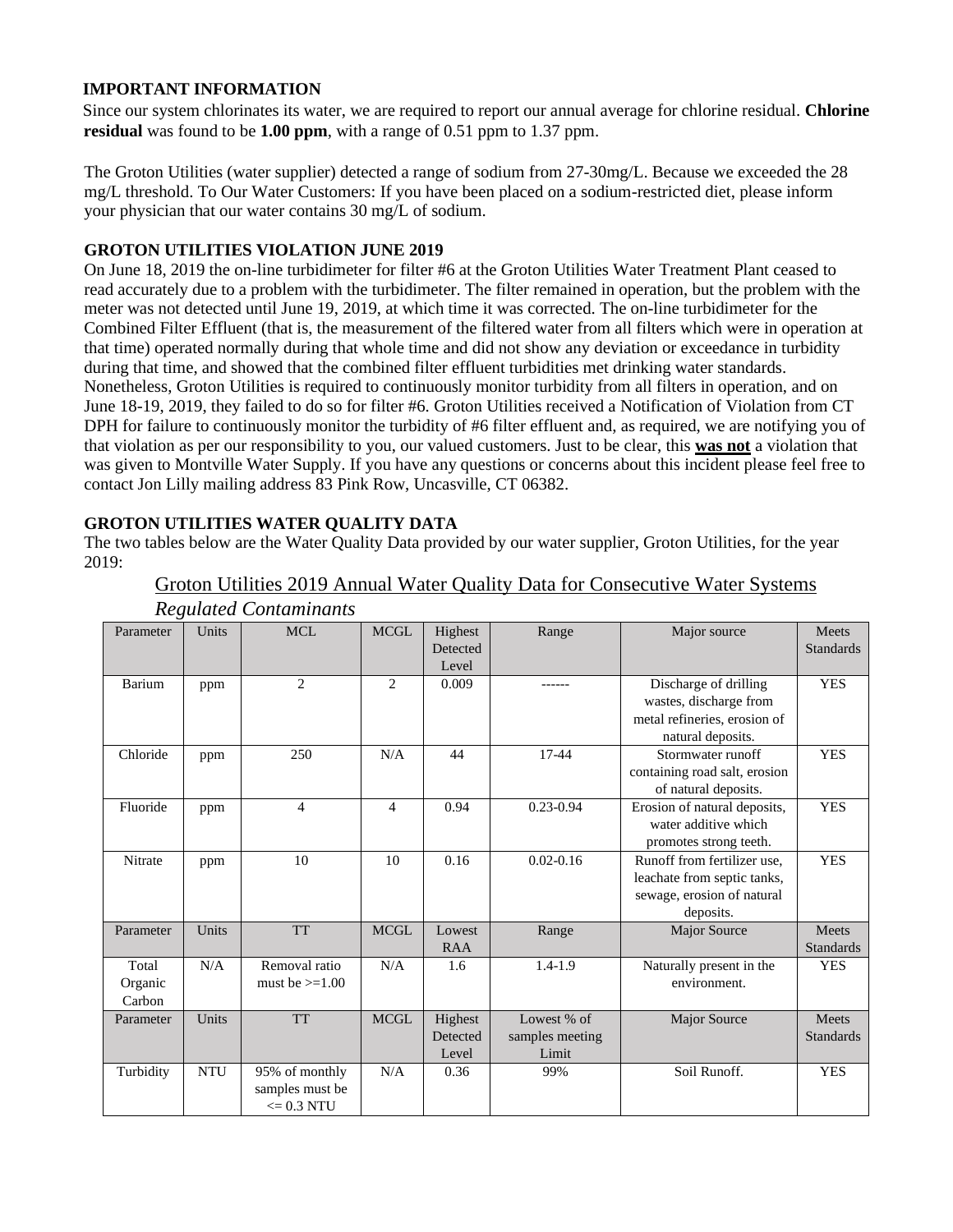| Parameter | Units | <b>MCL</b> | <b>MCGL</b> | Highest<br>Monthly<br>Average | Range         | <b>Major Source</b>                                                      | Meets<br><b>Standards</b> |
|-----------|-------|------------|-------------|-------------------------------|---------------|--------------------------------------------------------------------------|---------------------------|
| Chlorite  | ppm   |            | 0.8         | 0.15                          | $0.02 - 0.15$ | By-product of chlorine<br>dioxide, which is used to<br>remove manganese. | <b>YES</b>                |

# *Unregulated Contaminants*

| Parameter | Units | <b>MCL</b>         | <b>MCGL</b> | Average | Range     | Major Source                  | Meets            |
|-----------|-------|--------------------|-------------|---------|-----------|-------------------------------|------------------|
|           |       |                    |             |         |           |                               | <b>Standards</b> |
| Sodium    | ppm   | Notification level | None        | 20      | $17 - 25$ | Stormwater runoff             | <b>YES</b>       |
|           |       | $= 28$             |             |         |           | containing road salt, erosion |                  |
|           |       |                    |             |         |           | of natural deposits.          |                  |
| Sulfate   | ppm   | None               | None        |         | $4 - 7$   | <b>Naturally Occurring</b>    | <b>YES</b>       |

## Unregulated Contaminant Monitorinq Rule 4

Groton Utilities, along with other Community Water Systems across the country, has been participating in sampling for UCMR4. The purpose of this is for the EPA to evaluate currently unregulated contaminants, to determine the prevalence of these contaminants in drinking water and evaluate if this may warrant their regulation. The attached table only lists contaminants that were detected. For more information on UCMR4, go to https://www.epa.gov/ground-water-and-drinking-water, look under the heading "Drinking Water Regulations," and click on Unregulated Contaminant Monitoring. The table below contains the results for the 2019 Monitoring Period.

# Groton Utilities UCMR4 data

| onic galacca contaminants informed ing naic +/ |                |         |              |                                                  |  |  |  |  |
|------------------------------------------------|----------------|---------|--------------|--------------------------------------------------|--|--|--|--|
| Location                                       | Analyte        | Average | Range        | Source                                           |  |  |  |  |
| Point of Entry                                 | Manganese      | 20.3    | $10.7 - 351$ | <b>Naturally Occurring</b>                       |  |  |  |  |
| Poquonnock Reservoir                           | <b>Bromide</b> | 26      | $21 - 29$    | <b>Naturally Occurring</b>                       |  |  |  |  |
| Poquonnock Reservoir                           | <b>TOC</b>     | 3533    | 3510 - 3560  | A measurement of naturally<br>occurring organics |  |  |  |  |
| Distribution S stem                            | <b>HAAS</b>    | 26.4    | $11.7 - 527$ | By-products occurring from                       |  |  |  |  |
| <b>Distribution System</b>                     | HAA6Br         | 9       | $5.9 - 12.9$ | the reaction between                             |  |  |  |  |
| <b>Distribution System</b>                     | HAA9           | 34.8    | $17.2 - 65$  | disinfectants and organic<br>matter              |  |  |  |  |

# (Unregulated Contaminants Monitoring Rule 4)

All results are reported in parts per billion.

TOC = Total Organic Carbon

HAA = Haloacetic Acid

All drinking water, including bottled water, may reasonably be expected to contain at least small amounts of some contaminants. The presence of contaminants does not necessarily indicate that the water poses a health risk. More information about contaminants and potential health effects can be obtained by calling the Environmental Protection Agency's Safe Drinking Water Hotline at 1-800-426-4791.